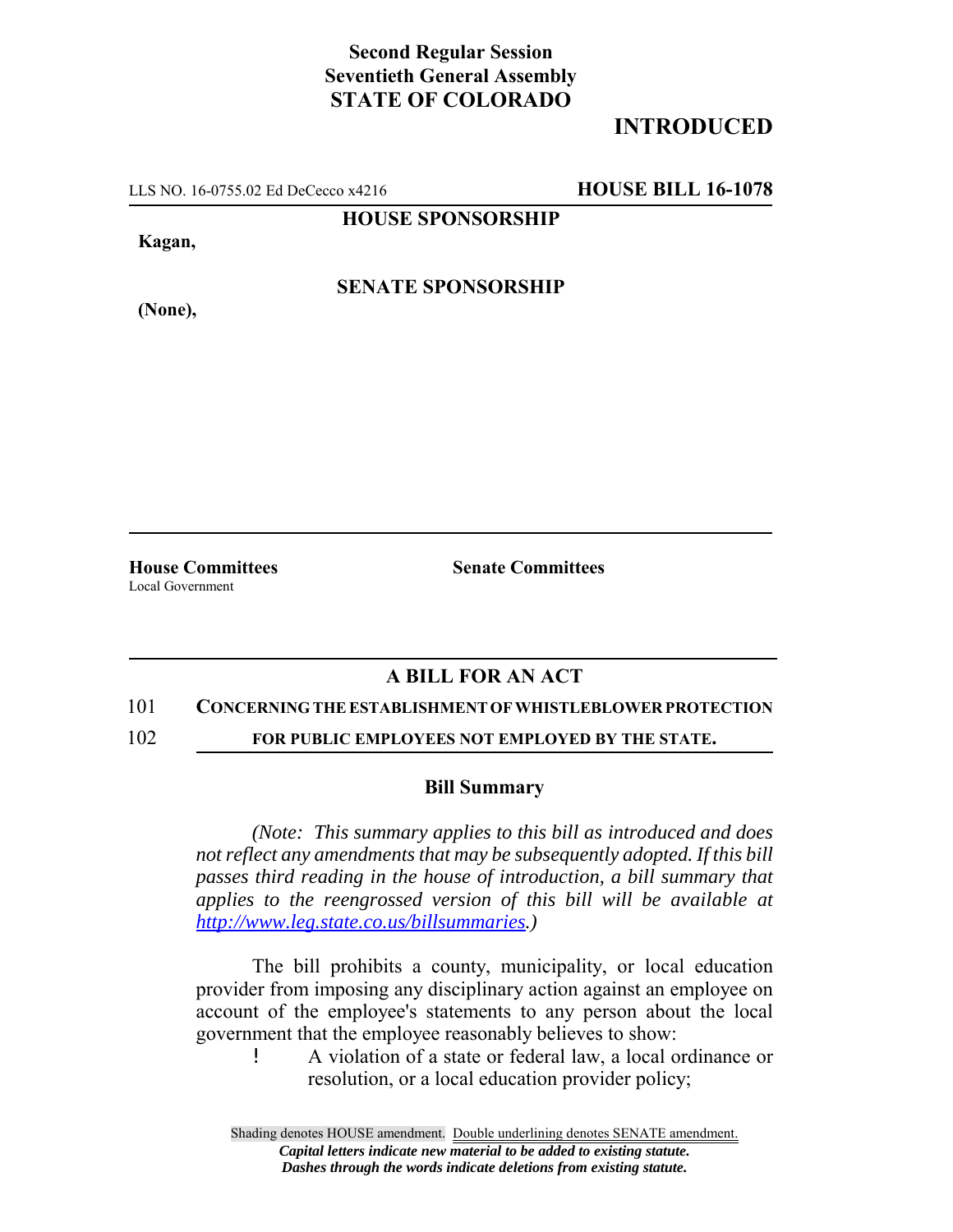- ! A waste or misuse of public funds;
- ! Fraud;
- ! An abuse of authority;
- ! Mismanagement; or
- ! A danger to the health or safety of students, employees, or the public.

The bill permits an employee to file a written complaint with the office of administrative courts for referral to an administrative law judge alleging that a local government has imposed disciplinary action that violates this prohibition and seeking injunctive relief and damages. Employees who lose the administrative hearing may file a civil action in district court. The employee protection does not apply if the disclosure was false or made with reckless disregard for the truth or falsity thereof, or if it was of a protected public record or confidential information that was not reasonably necessary to show one or more of the identified circumstances.

Administrative law judges are given jurisdiction to hear, determine, and make findings and awards on all these whistleblower cases. The director of the office of administrative courts is required to establish rules to govern these proceedings and hearings.

 *Be it enacted by the General Assembly of the State of Colorado:* **SECTION 1.** In Colorado Revised Statutes, **add** 22-1-130 as 3 follows: **22-1-130. Disclosure - retaliation prohibited - civil action - definitions.** (1) AS USED IN THIS SECTION: (a) "DISCIPLINARY ACTION" MEANS ANY FORM OF DISCIPLINE OR PENALTY, INCLUDING, BUT NOT LIMITED TO, DISMISSAL, DEMOTION, TRANSFER, REASSIGNMENT, SUSPENSION, CORRECTIVE ACTION, REPRIMAND, ADMONISHMENT, UNSATISFACTORY OR BELOW STANDARD PERFORMANCE EVALUATION, REDUCTION IN FORCE, OR WITHHOLDING OF WORK, OR THE THREAT OF ANY SUCH DISCIPLINE OR PENALTY. (b) "EMPLOYEE" MEANS ANY PERSON EMPLOYED BY A LOCAL EDUCATION PROVIDER. (c) "LOCAL EDUCATION PROVIDER" MEANS A SCHOOL DISTRICT, A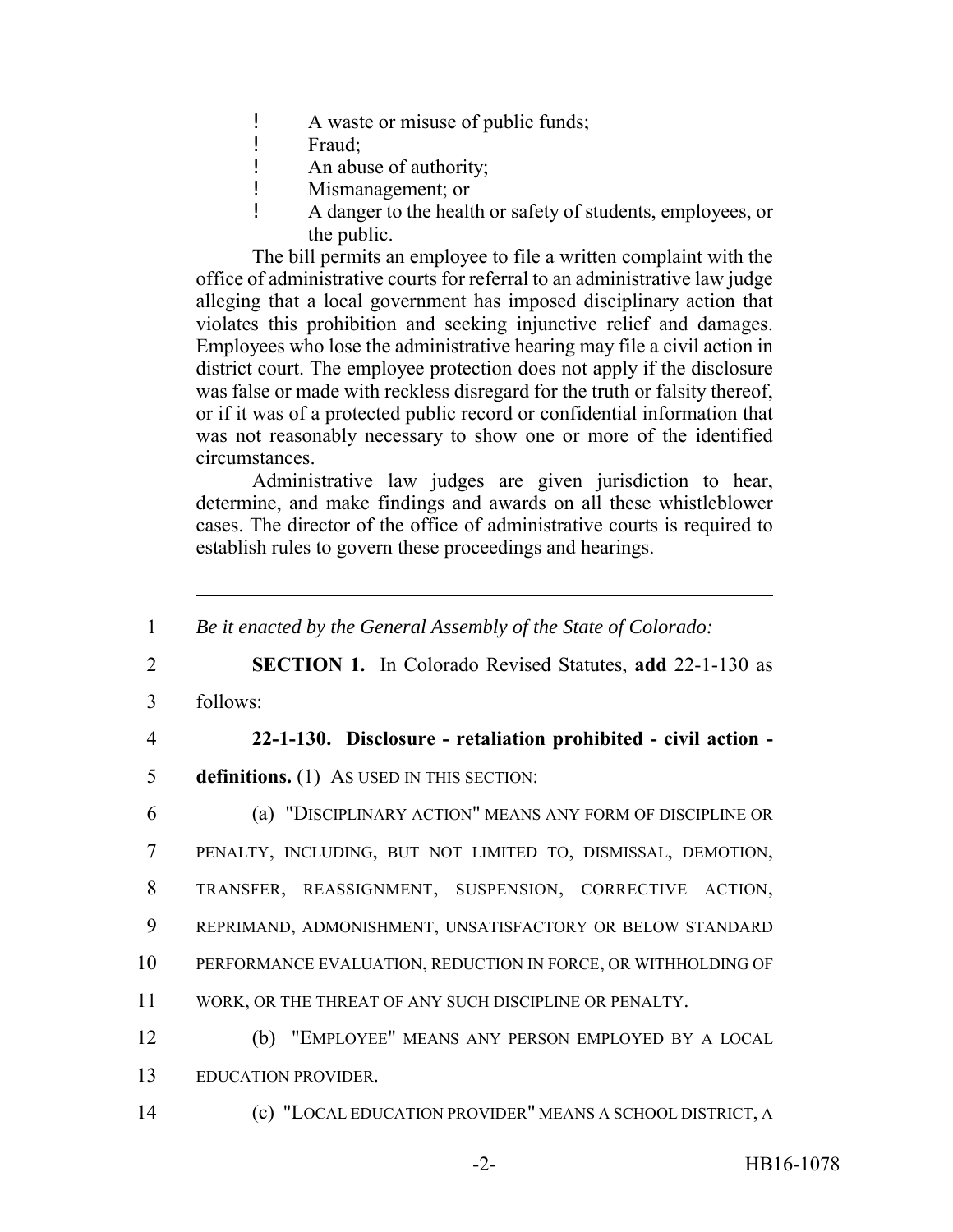CHARTER SCHOOL AUTHORIZED BY A SCHOOL DISTRICT PURSUANT TO PART 2 1 OF ARTICLE 30.5 OF THIS TITLE, A CHARTER SCHOOL AUTHORIZED BY THE STATE CHARTER SCHOOL INSTITUTE PURSUANT TO PART 5 OF ARTICLE 30.5 OF THIS TITLE, OR A BOARD OF COOPERATIVE SERVICES CREATED AND OPERATING PURSUANT TO ARTICLE 5 OF THIS TITLE THAT OPERATES ONE OR MORE PUBLIC SCHOOLS. (2) (a) A LOCAL EDUCATION PROVIDER SHALL NOT INITIATE OR

 ADMINISTER ANY DISCIPLINARY ACTION AGAINST AN EMPLOYEE ON ACCOUNT OF THE EMPLOYEE'S STATEMENTS TO ANY PERSON ABOUT THE LOCAL EDUCATION PROVIDER THAT THE EMPLOYEE REASONABLY BELIEVES 11 TO SHOW:

 (I) A VIOLATION OF A STATE OR FEDERAL LAW OR A LOCAL EDUCATION PROVIDER POLICY;

**(II) A WASTE OR MISUSE OF PUBLIC FUNDS;** 

(III) FRAUD;

**(IV)** AN ABUSE OF AUTHORITY;

- (V) MISMANAGEMENT; OR
- (VI) A DANGER TO THE HEALTH OR SAFETY OF STUDENTS, EMPLOYEES, OR THE PUBLIC.

**(b)** THE PROHIBITION SET FORTH IN PARAGRAPH (a) OF THIS 21 SUBSECTION (2) DOES NOT APPLY TO:

**(I) AN EMPLOYEE WHO DISCLOSES INFORMATION THAT HE OR SHE**  KNOWS TO BE FALSE OR WHO DISCLOSES INFORMATION WITH RECKLESS DISREGARD FOR THE TRUTH OR FALSITY THEREOF;

 (II) AN EMPLOYEE WHO DISCLOSES INFORMATION THAT IS FROM A PUBLIC RECORD CLOSED TO PUBLIC INSPECTION PURSUANT TO SECTION 24-72-204, C.R.S., OR THAT IS OTHERWISE CONFIDENTIAL UNDER STATE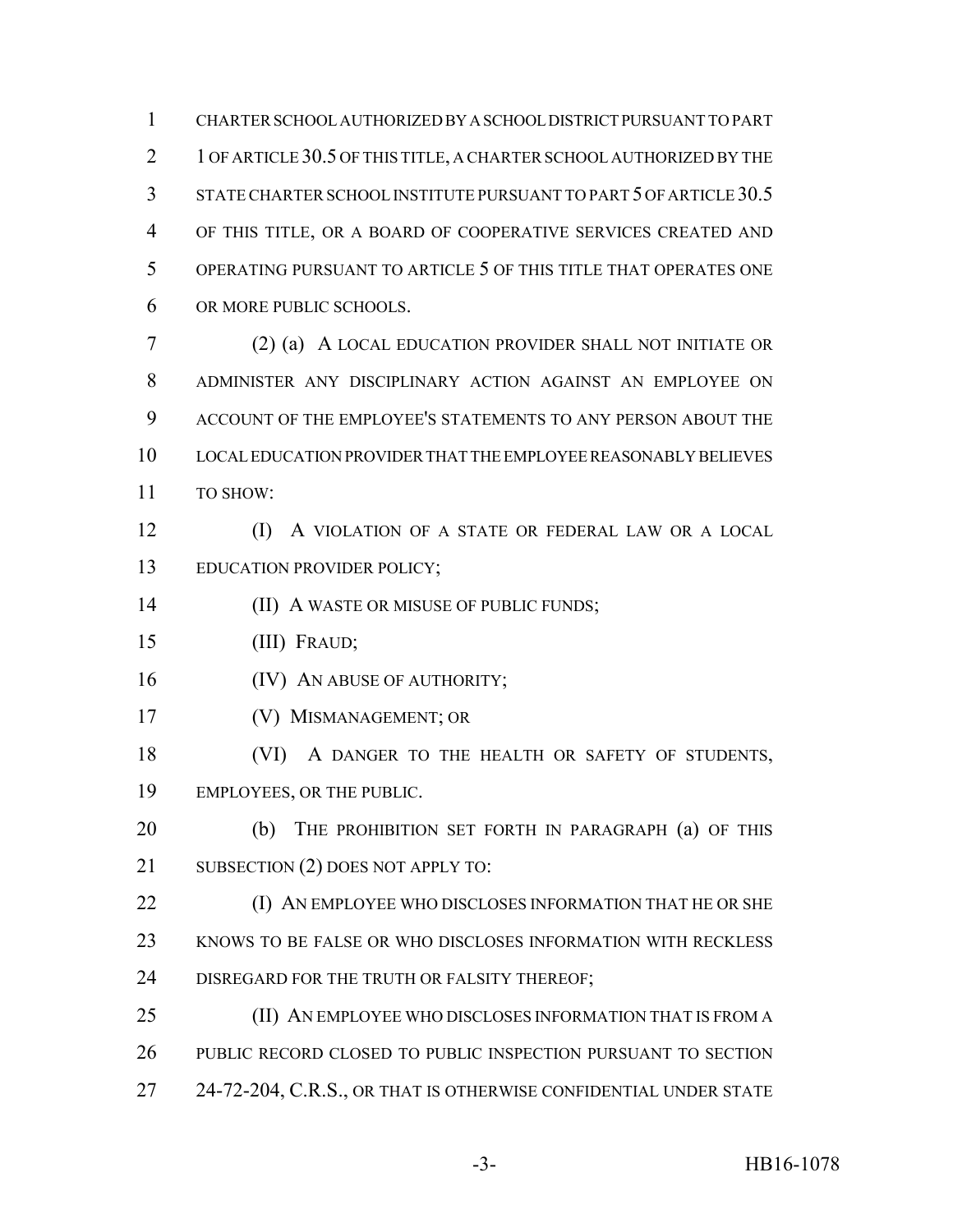LAW, IF THE EMPLOYEE'S DISCLOSURE IS NOT REASONABLY NECESSARY TO 2 SHOW ONE OR MORE OF THE CIRCUMSTANCES IDENTIFIED IN PARAGRAPH (a) OF THIS SUBSECTION (2); OR

 (III) AN EMPLOYEE WHO DISCLOSES INFORMATION THAT IS CONFIDENTIAL UNDER ANY PROVISION OF FEDERAL LAW.

 (3) WITHIN NINETY DAYS AFTER THE EMPLOYEE KNEW OR SHOULD HAVE KNOWN OF A DISCIPLINARY ACTION, AN EMPLOYEE MAY FILE A WRITTEN COMPLAINT WITH THE OFFICE OF ADMINISTRATIVE COURTS IN THE DEPARTMENT OF PERSONNEL FOR REFERRAL TO AN ADMINISTRATIVE LAW JUDGE ALLEGING A VIOLATION OF THIS SECTION AND SEEKING INJUNCTIVE RELIEF AND DAMAGES. WITHIN TEN DAYS AFTER RECEIVING THE COMPLAINT, THE OFFICE SHALL SEND A COPY OF THE COMPLAINT TO THE LOCAL EDUCATION PROVIDER AND SHALL PROVIDE WRITTEN NOTICE TO THE LOCAL EDUCATION PROVIDER AND THE EMPLOYEE THAT STATES THE COMPLAINT HAS BEEN DOCKETED, DESCRIBES THE PROCESS FOR REVIEWING THE COMPLAINT, AND IDENTIFIES THE HEARING DATE.

 (4) IF AN ADMINISTRATIVE LAW JUDGE DETERMINES THAT THE EMPLOYER DID NOT VIOLATE SUBSECTION (2) OF THIS SECTION, AN EMPLOYEE MAY BRING A CIVIL ACTION IN THE DISTRICT COURT ALLEGING THE SAME VIOLATION AND SEEKING INJUNCTIVE RELIEF AND DAMAGES.

21 (5) AN ADMINISTRATIVE LAW JUDGE OR DISTRICT COURT JUDGE MAY AWARD AN EMPLOYEE WHO PREVAILS IN ACTION BROUGHT UNDER THIS SECTION DAMAGES, INJUNCTIVE RELIEF, ADMINISTRATIVE OR COURT COSTS, ATTORNEY FEES, AND SUCH OTHER RELIEF AS HE OR SHE DEEMS APPROPRIATE.

 **SECTION 2.** In Colorado Revised Statutes, 24-30-1003, **add** (6) as follows: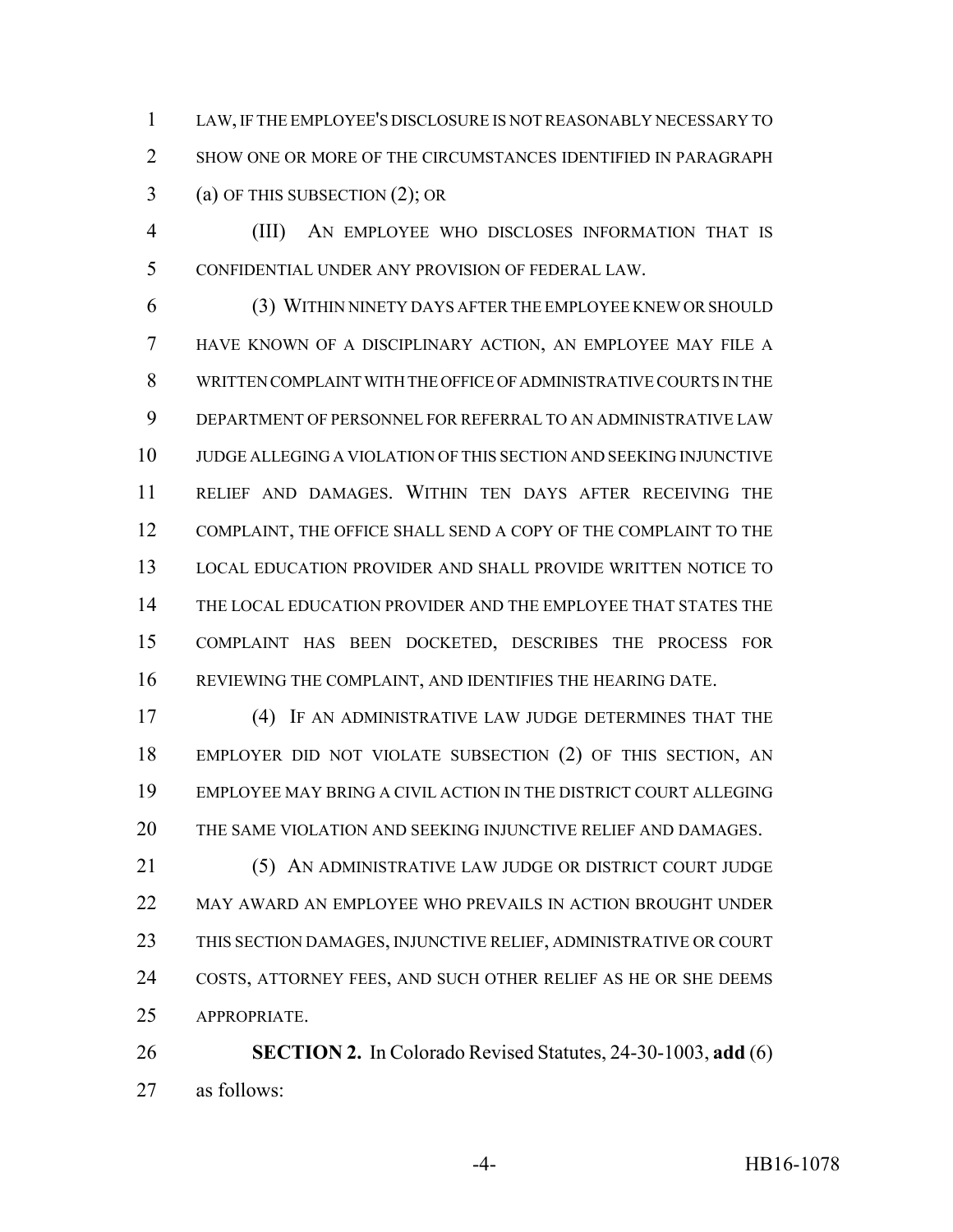| $\mathbf{1}$   | 24-30-1003. Administrative law judges - appointment -                  |
|----------------|------------------------------------------------------------------------|
| $\overline{2}$ | qualifications - standards of conduct. (6) ADMINISTRATIVE LAW          |
| 3              | JUDGES IN THE OFFICE OF ADMINISTRATIVE COURTS HAVE JURISDICTION TO     |
| $\overline{4}$ | HEAR, DETERMINE, AND MAKE FINDINGS AND AWARDS ON ALL CASES             |
| 5              | REFERRED TO THEM IN ACCORDANCE WITH SECTION 22-1-130 (3),              |
| 6              | 30-10-1101 (3), OR 31-4-601 (3), C.R.S. THE DIRECTOR OF THE OFFICE OF  |
| $\tau$         | ADMINISTRATIVE COURTS SHALL ESTABLISH RULES TO GOVERN THESE            |
| 8              | PROCEEDINGS AND HEARINGS.                                              |
| 9              | <b>SECTION 3.</b> In Colorado Revised Statutes, add part 11 to article |
| 10             | 10 of title 30 as follows:                                             |
| 11             | PART <sub>11</sub>                                                     |
| 12             | WHISTLEBLOWER PROTECTION                                               |
| 13             | 30-10-1101. Disclosure - retaliation prohibited - civil action -       |
| 14             | definitions. (1) As USED IN THIS SECTION:                              |
| 15             | (a) "DISCIPLINARY ACTION" MEANS ANY FORM OF DISCIPLINE OR              |
| 16             | PENALTY, INCLUDING, BUT NOT LIMITED TO, DISMISSAL, DEMOTION,           |
| 17             | TRANSFER, REASSIGNMENT, SUSPENSION, CORRECTIVE ACTION,                 |
| 18             | REPRIMAND, ADMONISHMENT, UNSATISFACTORY OR BELOW STANDARD              |
| 19             | PERFORMANCE EVALUATION, REDUCTION IN FORCE, OR WITHHOLDING OF          |
| 20             | WORK, OR THE THREAT OF ANY SUCH DISCIPLINE OR PENALTY.                 |
| 21             | (b) "EMPLOYEE" MEANS ANY PERSON EMPLOYED BY A COUNTY.                  |
| 22             | $(2)$ (a)<br>A COUNTY SHALL NOT INITIATE OR ADMINISTER ANY             |
| 23             | DISCIPLINARY ACTION AGAINST AN EMPLOYEE ON ACCOUNT OF THE              |
| 24             | EMPLOYEE'S STATEMENTS TO ANY PERSON ABOUT THE COUNTY THAT THE          |
| 25             | <b>EMPLOYEE REASONABLY BELIEVES TO SHOW:</b>                           |
| 26             | A VIOLATION OF A STATE OR FEDERAL LAW OR A LOCAL<br>(I)                |
| 27             | ORDINANCE OR RESOLUTION;                                               |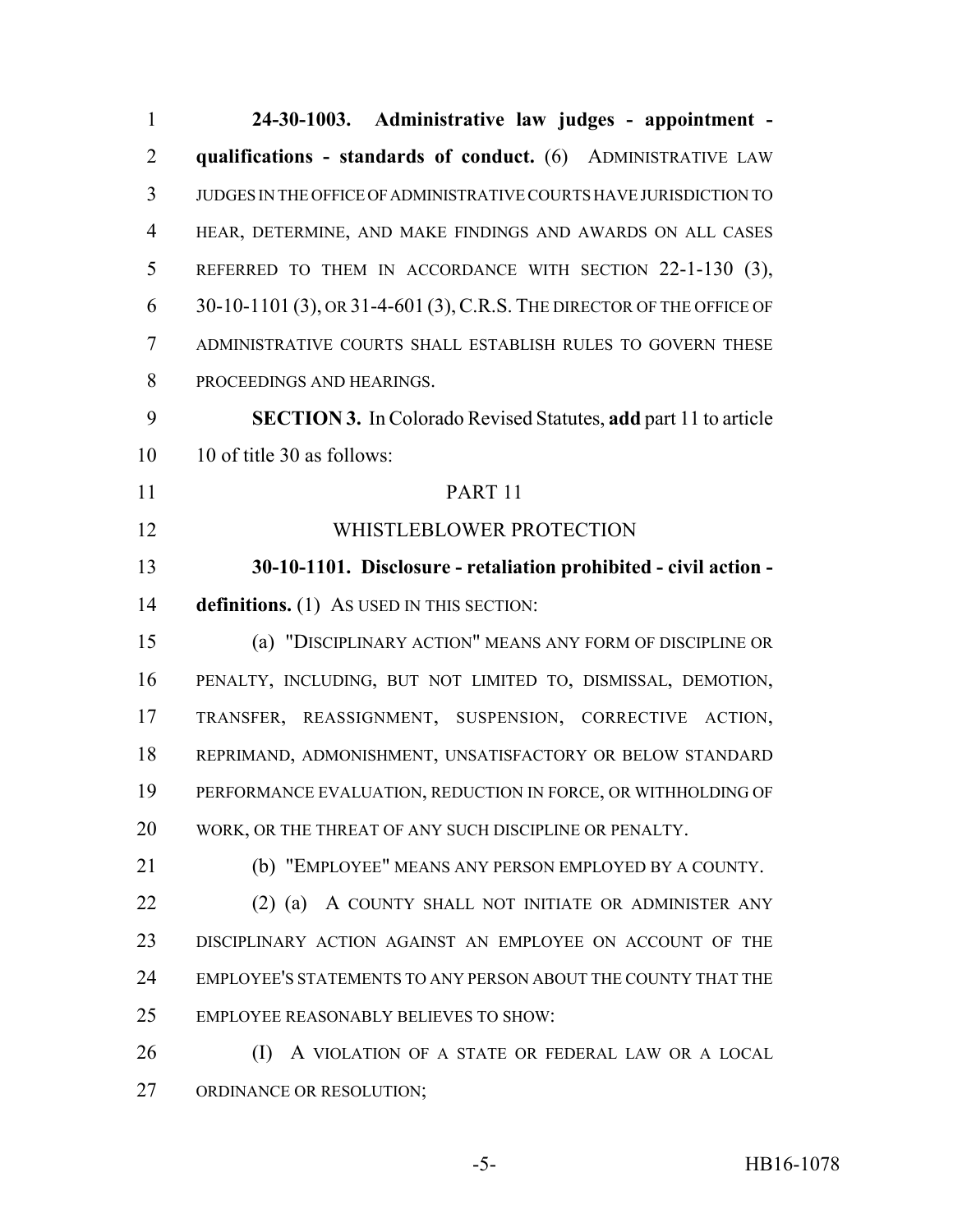(II) A WASTE OR MISUSE OF PUBLIC FUNDS;

(III) FRAUD;

(IV) AN ABUSE OF AUTHORITY;

- (V) MISMANAGEMENT; OR
- (VI) A DANGER TO THE HEALTH OR SAFETY OF EMPLOYEES OR THE PUBLIC.
- (b) THE PROHIBITION SET FORTH IN PARAGRAPH (a) OF THIS 8 SUBSECTION (2) DOES NOT APPLY TO:
- (I) AN EMPLOYEE WHO DISCLOSES INFORMATION THAT HE OR SHE KNOWS TO BE FALSE OR WHO DISCLOSES INFORMATION WITH RECKLESS DISREGARD FOR THE TRUTH OR FALSITY THEREOF;
- (II) AN EMPLOYEE WHO DISCLOSES INFORMATION THAT IS FROM A PUBLIC RECORD CLOSED TO PUBLIC INSPECTION PURSUANT TO SECTION 14 24-72-204, C.R.S., OR THAT IS OTHERWISE CONFIDENTIAL UNDER STATE LAW, IF THE EMPLOYEE'S DISCLOSURE IS NOT REASONABLY NECESSARY TO SHOW ONE OR MORE OF THE CIRCUMSTANCES IDENTIFIED IN PARAGRAPH (a) OF THIS SUBSECTION (2); OR
- (III) AN EMPLOYEE WHO DISCLOSES INFORMATION THAT IS CONFIDENTIAL UNDER ANY PROVISION OF FEDERAL LAW.
- 20 (3) WITHIN NINETY DAYS AFTER THE EMPLOYEE KNEW OR SHOULD HAVE KNOWN OF A DISCIPLINARY ACTION, AN EMPLOYEE MAY FILE A WRITTEN COMPLAINT WITH THE OFFICE OF ADMINISTRATIVE COURTS IN THE DEPARTMENT OF PERSONNEL FOR REFERRAL TO AN ADMINISTRATIVE LAW JUDGE ALLEGING A VIOLATION OF THIS SECTION AND SEEKING INJUNCTIVE RELIEF AND DAMAGES. WITHIN TEN DAYS AFTER RECEIVING THE COMPLAINT, THE OFFICE SHALL SEND A COPY OF THE COMPLAINT TO THE COUNTY AND SHALL PROVIDE WRITTEN NOTICE TO THE COUNTY AND THE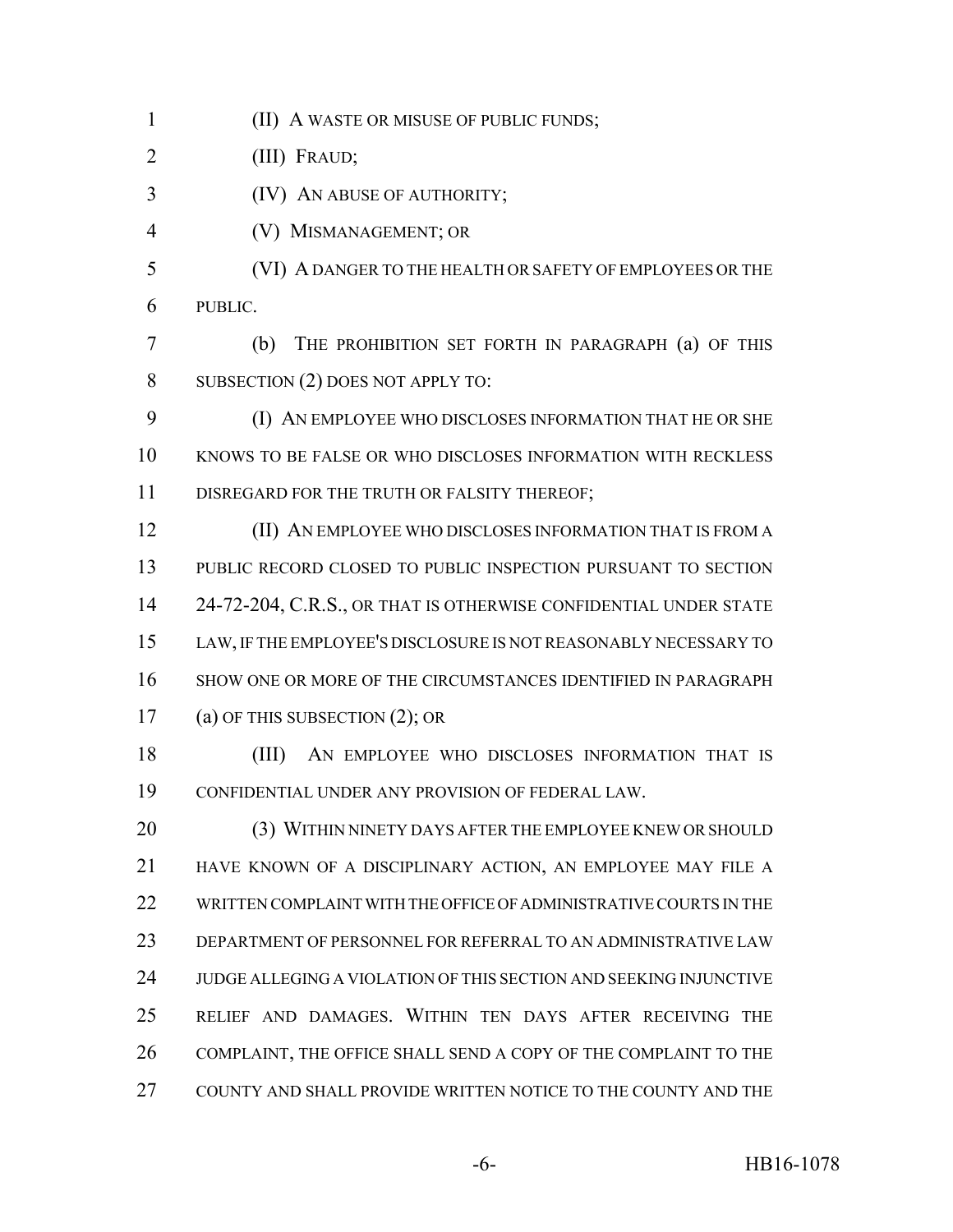EMPLOYEE THAT STATES THE COMPLAINT HAS BEEN DOCKETED, DESCRIBES THE PROCESS FOR REVIEWING THE COMPLAINT, AND IDENTIFIES THE HEARING DATE.

 (4) IF AN ADMINISTRATIVE LAW JUDGE DETERMINES THAT THE EMPLOYER DID NOT VIOLATE SUBSECTION (2) OF THIS SECTION, AN EMPLOYEE MAY BRING A CIVIL ACTION IN THE DISTRICT COURT ALLEGING THE SAME VIOLATION AND SEEKING INJUNCTIVE RELIEF AND DAMAGES. 8 (5) AN ADMINISTRATIVE LAW JUDGE OR DISTRICT COURT JUDGE MAY AWARD AN EMPLOYEE WHO PREVAILS IN ACTION BROUGHT UNDER THIS SECTION DAMAGES, INJUNCTIVE RELIEF, ADMINISTRATIVE OR COURT COSTS, ATTORNEY FEES, AND SUCH OTHER RELIEF AS HE OR SHE DEEMS APPROPRIATE. **SECTION 4.** In Colorado Revised Statutes, **add** part 6 to article 4 of title 31 as follows: PART 6 WHISTLEBLOWER PROTECTION **31-4-601. Disclosure - retaliation prohibited - civil action - definitions.** (1) AS USED IN THIS SECTION:

 (a) "DISCIPLINARY ACTION" MEANS ANY FORM OF DISCIPLINE OR PENALTY, INCLUDING, BUT NOT LIMITED TO, DISMISSAL, DEMOTION, TRANSFER, REASSIGNMENT, SUSPENSION, CORRECTIVE ACTION, REPRIMAND, ADMONISHMENT, UNSATISFACTORY OR BELOW STANDARD PERFORMANCE EVALUATION, REDUCTION IN FORCE, OR WITHHOLDING OF WORK, OR THE THREAT OF ANY SUCH DISCIPLINE OR PENALTY.

 (b) "EMPLOYEE" MEANS ANY PERSON EMPLOYED BY A MUNICIPALITY.

27 (2) (a) A MUNICIPALITY SHALL NOT INITIATE OR ADMINISTER ANY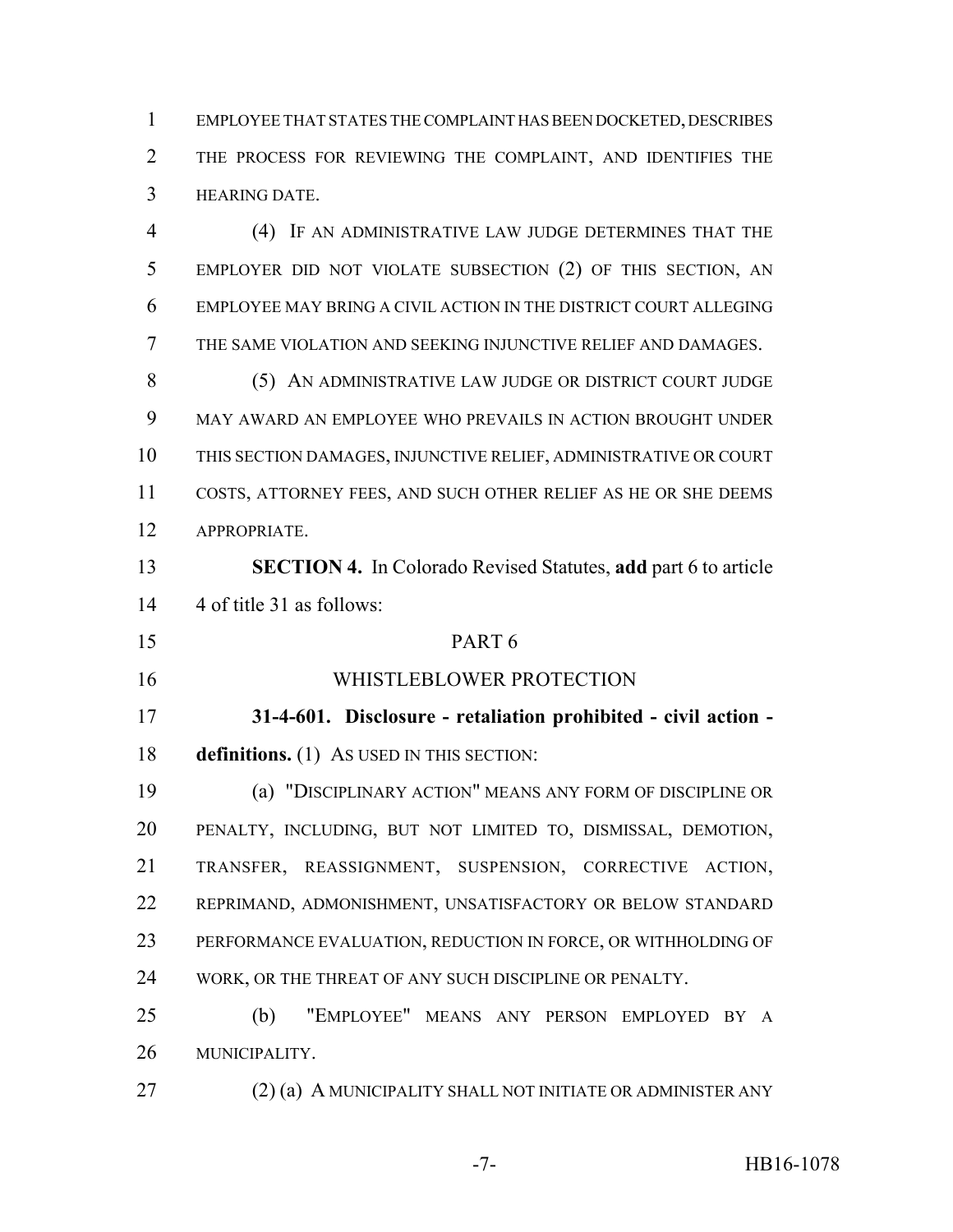DISCIPLINARY ACTION AGAINST AN EMPLOYEE ON ACCOUNT OF THE EMPLOYEE'S STATEMENTS TO ANY PERSON ABOUT THE MUNICIPALITY THAT THE EMPLOYEE REASONABLY BELIEVES TO SHOW: (I) A VIOLATION OF A STATE OR FEDERAL LAW OR A LOCAL ORDINANCE OR RESOLUTION; (II) A WASTE OR MISUSE OF PUBLIC FUNDS; (III) FRAUD; **(IV) AN ABUSE OF AUTHORITY;**  (V) MISMANAGEMENT; OR (VI) A DANGER TO THE HEALTH OR SAFETY OF EMPLOYEES OR THE PUBLIC. (b) THE PROHIBITION SET FORTH IN PARAGRAPH (a) OF THIS 13 SUBSECTION (2) DOES NOT APPLY TO: (I) AN EMPLOYEE WHO DISCLOSES INFORMATION THAT HE OR SHE KNOWS TO BE FALSE OR WHO DISCLOSES INFORMATION WITH RECKLESS DISREGARD FOR THE TRUTH OR FALSITY THEREOF; (II) AN EMPLOYEE WHO DISCLOSES INFORMATION THAT IS FROM A PUBLIC RECORD CLOSED TO PUBLIC INSPECTION PURSUANT TO SECTION 24-72-204, C.R.S., OR THAT IS OTHERWISE CONFIDENTIAL UNDER STATE LAW, IF THE EMPLOYEE'S DISCLOSURE IS NOT REASONABLY NECESSARY TO SHOW ONE OR MORE OF THE CIRCUMSTANCES IDENTIFIED IN PARAGRAPH 22 (a) OF THIS SUBSECTION (2); OR (III) AN EMPLOYEE WHO DISCLOSES INFORMATION THAT IS CONFIDENTIAL UNDER ANY PROVISION OF FEDERAL LAW. (3) WITHIN NINETY DAYS AFTER THE EMPLOYEE KNEW OR SHOULD HAVE KNOWN OF A DISCIPLINARY ACTION, AN EMPLOYEE MAY FILE A WRITTEN COMPLAINT WITH THE OFFICE OF ADMINISTRATIVE COURTS IN THE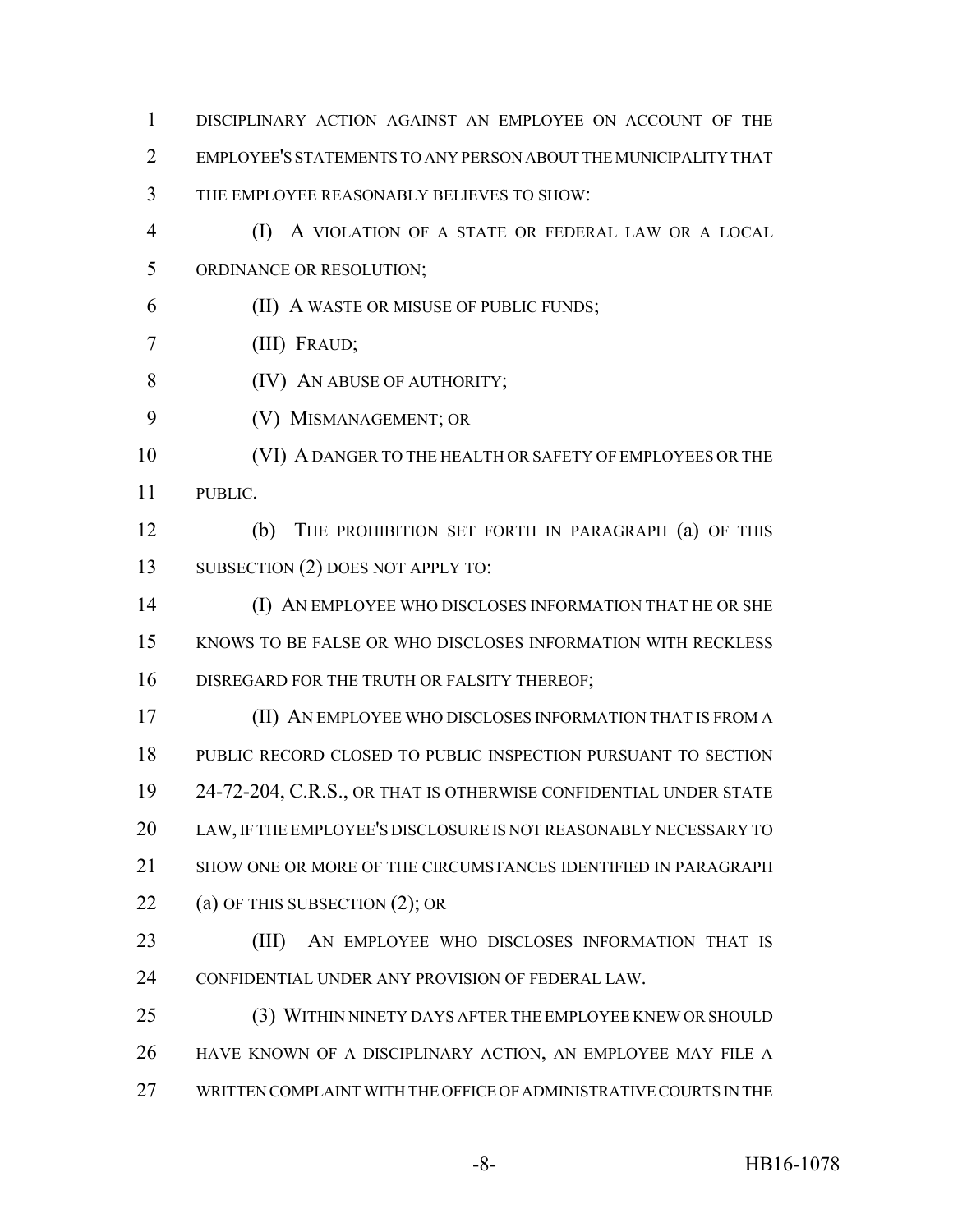DEPARTMENT OF PERSONNEL FOR REFERRAL TO AN ADMINISTRATIVE LAW JUDGE ALLEGING A VIOLATION OF THIS SECTION AND SEEKING INJUNCTIVE RELIEF AND DAMAGES. WITHIN TEN DAYS AFTER RECEIVING THE COMPLAINT, THE OFFICE SHALL SEND A COPY OF THE COMPLAINT TO THE MUNICIPALITY AND SHALL PROVIDE WRITTEN NOTICE TO THE MUNICIPALITY AND THE EMPLOYEE THAT STATES THE COMPLAINT HAS BEEN DOCKETED, DESCRIBES THE PROCESS FOR REVIEWING THE COMPLAINT, AND IDENTIFIES THE HEARING DATE.

 (4) IF AN ADMINISTRATIVE LAW JUDGE DETERMINES THAT THE EMPLOYER DID NOT VIOLATE SUBSECTION (2) OF THIS SECTION, AN EMPLOYEE MAY BRING A CIVIL ACTION IN THE DISTRICT COURT ALLEGING THE SAME VIOLATION AND SEEKING INJUNCTIVE RELIEF AND DAMAGES.

 (5) AN ADMINISTRATIVE LAW JUDGE OR DISTRICT COURT JUDGE MAY AWARD AN EMPLOYEE WHO PREVAILS IN ACTION BROUGHT UNDER THIS SECTION DAMAGES, INJUNCTIVE RELIEF, ADMINISTRATIVE OR COURT COSTS, ATTORNEY FEES, AND SUCH OTHER RELIEF AS HE OR SHE DEEMS APPROPRIATE.

 **SECTION 5. Act subject to petition - effective date - applicability.** (1) This act takes effect at 12:01 a.m. on the day following the expiration of the ninety-day period after final adjournment of the general assembly (August 10, 2016, if adjournment sine die is on May 11, 22 2016); except that, if a referendum petition is filed pursuant to section 1 (3) of article V of the state constitution against this act or an item, section, or part of this act within such period, then the act, item, section, or part will not take effect unless approved by the people at the general election to be held in November 2016 and, in such case, will take effect on the date of the official declaration of the vote thereon by the governor.